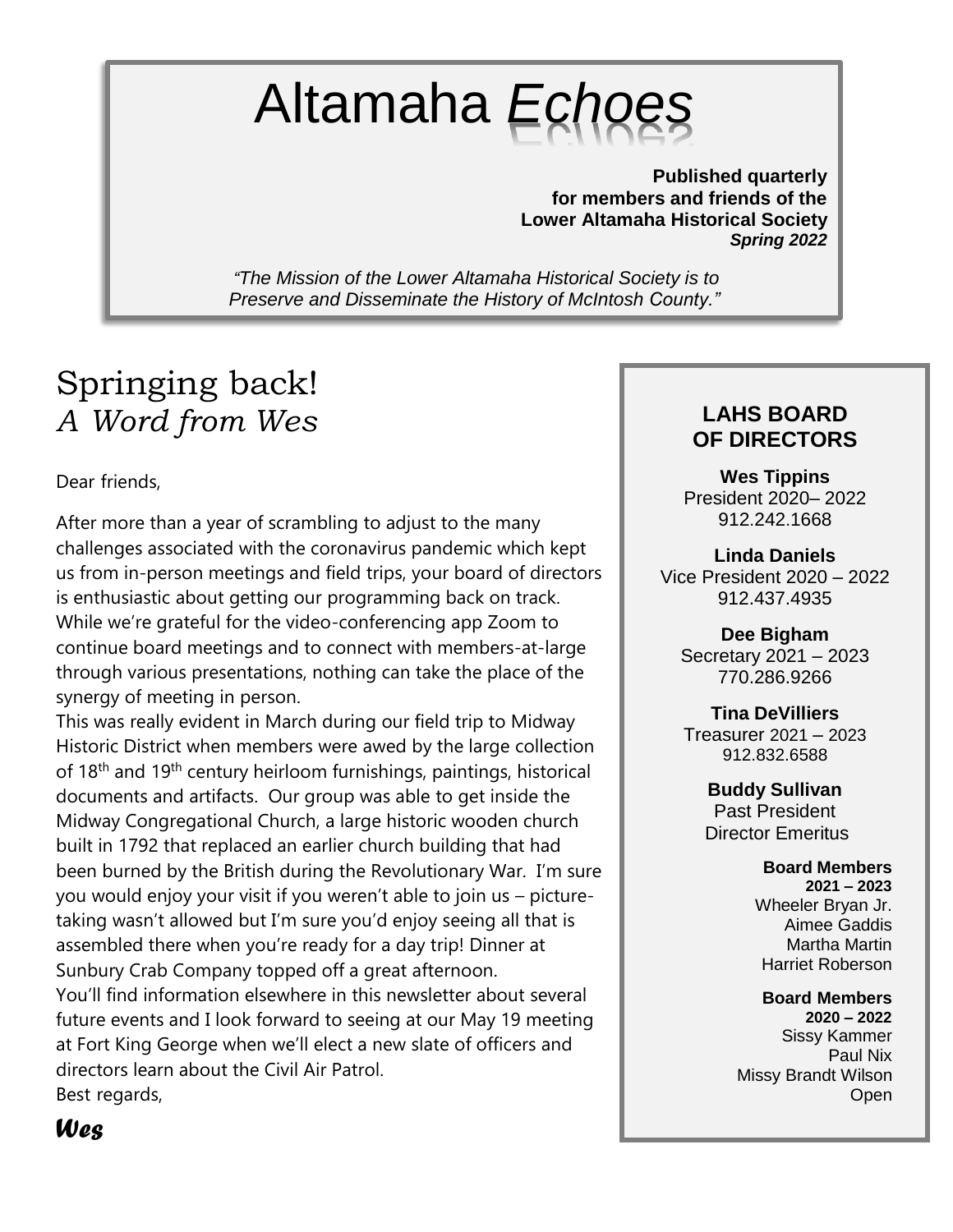## Another page from our Scrapbook...



At our April 21 meeting, Dan Elliot (center) presented a summary of historical and archaeological research at Sunbury and Fort Morris. Christina Orr, site manager, Fort King George, and Jason Baker, Fort Morris ranger, attended to hear first-hand of his discoveries.

Ready to Run!

At the May 19 Membership Meeting, the Nominating Committee will submit the following slate of officer and director candidates for a two-year term – July 2022 through June 2024.

> Wes Tippins – President Linda Daniels – Vice President Sissy Kammer – Director Paul Nix – Director Missy Brandt Wilson – Director OPEN – Director

No candidate for the open position of Director had been found at the time of this writing – nominations for that slot as well as all other positions will be open from the floor.

# Archives

Our Archives/Library Building on the grounds of Fort King George Historic Site will reopen on Thursday, May 19 from 11:00 am – 3 pm and be open those same hours every third Thursday of each subsequent month except for the month of December. Other days/hours are available, contact Sissy Kammer – [snkammer@gmail.com.](mailto:snkammer@gmail.com)

Volunteer(s) are needed to man the Archives/Library Building on the third Thursday in October (October 20, 2022). If you are interested and have four hours to spare, Sissy would love to hear from you! Instructions and duties for volunteers will be sent five to seven days prior to their scheduled date.



Although the recent dig at Fort at Fort Morris unearthed a huge piece of pottery from prehistoric times the "diggers" were disappointed not to find items from the Revolution.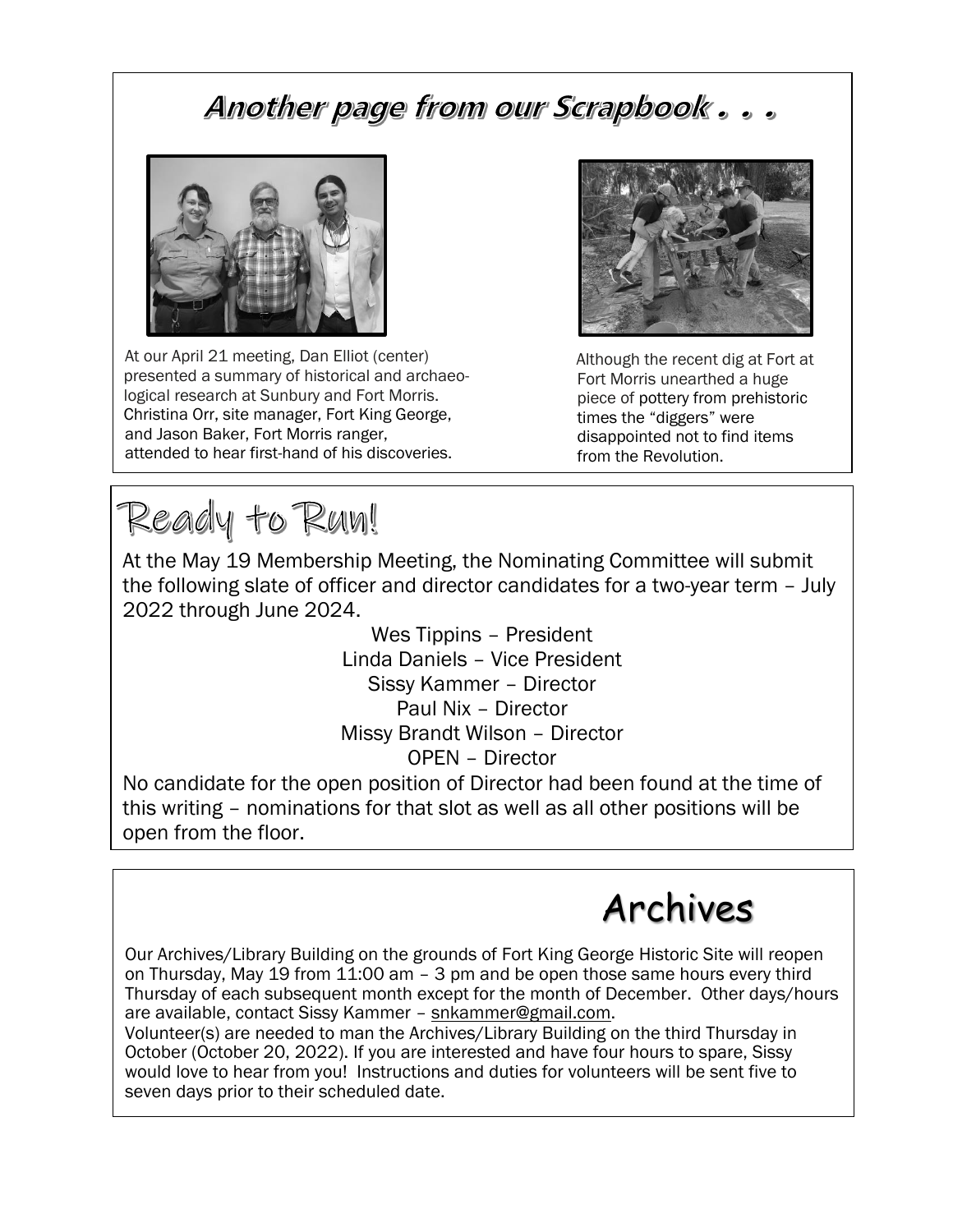## Explore Ebenezer with us!

 Ebenezer, also known as New Ebenezer, is defined as a ghost town because the economic activity that once supported it has failed. But because substantial visible remaining buildings remain, Ebenezer has become a tourist attraction.

 Join us on Thursday, May 26, at the Museum of the Georgia Salzburger Society, 2980 Ebenezer Road in Rincon at 2 pm.

 The museum of the Georgia Salzburger Society is a colonial style, two story, red brick building that was erected in 1971. The museum was built on the site of the original Ebenezer Orphanage, the first orphanage in Georgia. The area was home of the first Sunday School in Georgia that was held in 1734. The church was built from bricks made of clay and the walls are 21 inches thick. The bells were brought from Europe and are still rung before each service. The Museum houses an extensive collection of artifacts from the area. Following our museum tour Dan Elliot will lead an archeological tour. Reserve today on loweraltamahahistoricalsociety.org.

# **PIC NIC**

#### Thursday, June 16. 6:00 pm, Fort King George LAHS PICNIC AND POT LUCK

 The main course will be provided, please bring a favorite appetizer, side dish or dessert to share. RSVP to Linda Daniels, 912.242.7634, [tintabby67@gmail.com](mailto:tintabby67@gmail.com) with the number of guests in your party and the item you will bring along.

#### *Learn all about the* FORT STEWART MUSEUM *located in Hinesville*  Thursday, July 21, 2022, 7:00 pm at Fort King George

James Atwater, the Museum's Director, will be our speaker for the evening. After earning his under-graduate degree from Anderson University in Indiana, he went on to Old Dominion University in Norfolk, Va. for his Masters. Director Atwater worked at Colonial Williamsburg for three years and in Museums at Ft. Lee and Fort Monroe before spending fifteen years as Curator of the Army Transportation Museum at Ft. Eustis. He became Director of the recently completely renovated Ft. Stewart Museum about three years ago.

The "mission" of the museum is to interpret the history of the 3rd Infantry Division from 1917 to the present day; be a place to collect, present and display historic artifacts related to its history; provide and support Division education, historical programs, research and training opportunities. The Museum is expansive and has four large galleries, which include the history of Fort Stewart and its supporting air fields. Make your reservation online at loweraltamahahistoricalsociety.org. A field trip to the Museum is in the works – details will be provided by email!

#### *Sympathy to the family and friends on the passing of Bill Ramsaur and George Moore*